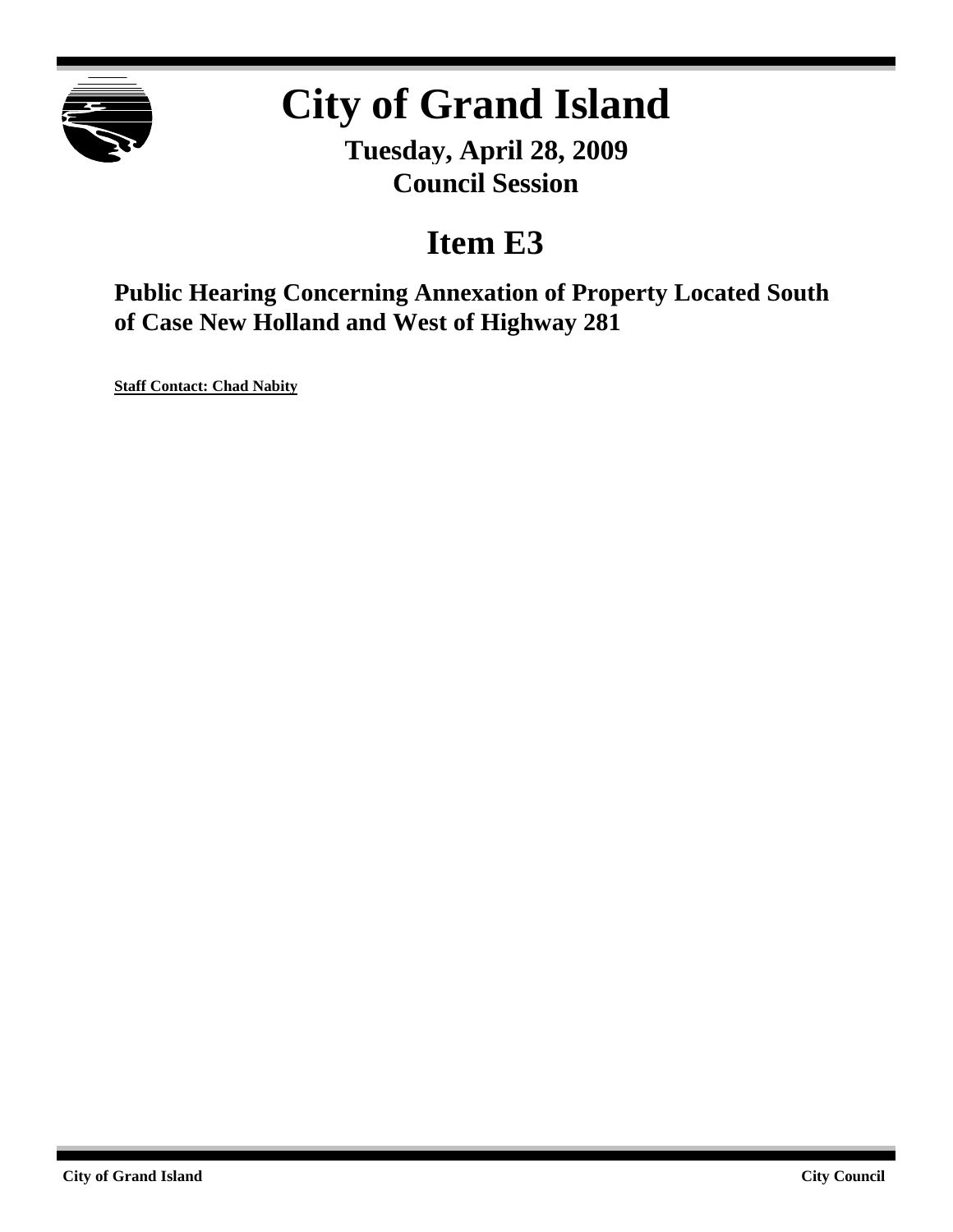# **Council Agenda Memo**

| From:                | <b>Regional Planning Commission</b>                  |
|----------------------|------------------------------------------------------|
| <b>Meeting:</b>      | April 28, 2009                                       |
| Subject:             | Annexation Public Hearing, Ordinance (First Reading) |
| Item $\#$ 's:        | $E-3 & E-1$                                          |
| <b>Presenter(s):</b> | Chad Nabity AICP, Regional Planning Director         |

#### **Background**

Annexation of land, located in the SE ¼ of the NE ¼ of 25-11-10 (south of Case New Holland and west of U.S. Highway 281) into the Grand Island City Limits see the attached map. Case New Holland, owner of this property, petitioned Council to consider annexation of this property. City Council has already approved a request to rezone the property from TA Transitional Agriculture to M1 Light Manufacturing.

#### **Discussion**

On March 4, 2009 the Hall County Regional Planning Commission held a public hearing before considering this matter.

No members of the public testified at the hearing held by the Regional Planning Commission.

This property is adjacent to and contiguous with the Grand Island City Limits. It is entirely surrounded by the City Limits.

Water is available to the property. Sewer is available to the property. This property is within the Grand Island Utilities Electrical Service District. This property is within the Grand Island School District. Annexing this property **will not** impact the two mile extraterritorial jurisdiction of Grand Island.

### **Alternatives**

It appears that the Council has the following alternatives concerning the issue at hand. The Council may:

1. Approve the annexation as presented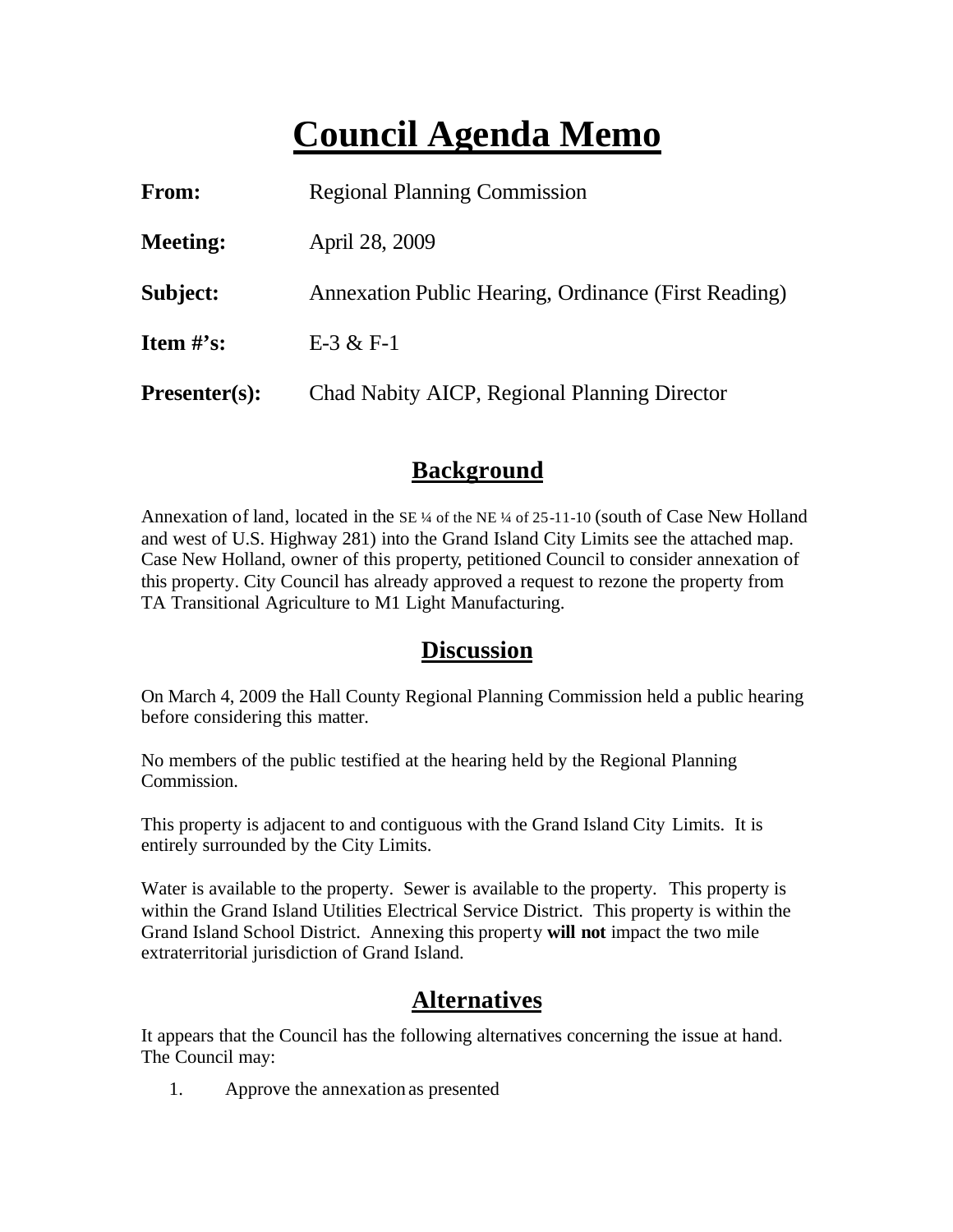- 2. Modify the annexation to meet the wishes of the Council<br>3. Table the issue
- Table the issue

#### **Recommendation**

A motion was made by Haskins, and seconded by Aguilar to recommend approval of the Annexation as it meets the City Comprehensive Plan.

A roll call vote was taken and the motion passed with 7 member's present voting favor (Aguilar, Amick, Ruge, Hayes, Haskins, Bredthauer, Snodgrass).

### **Sample Motion**

Move to approve the annexation as requested.